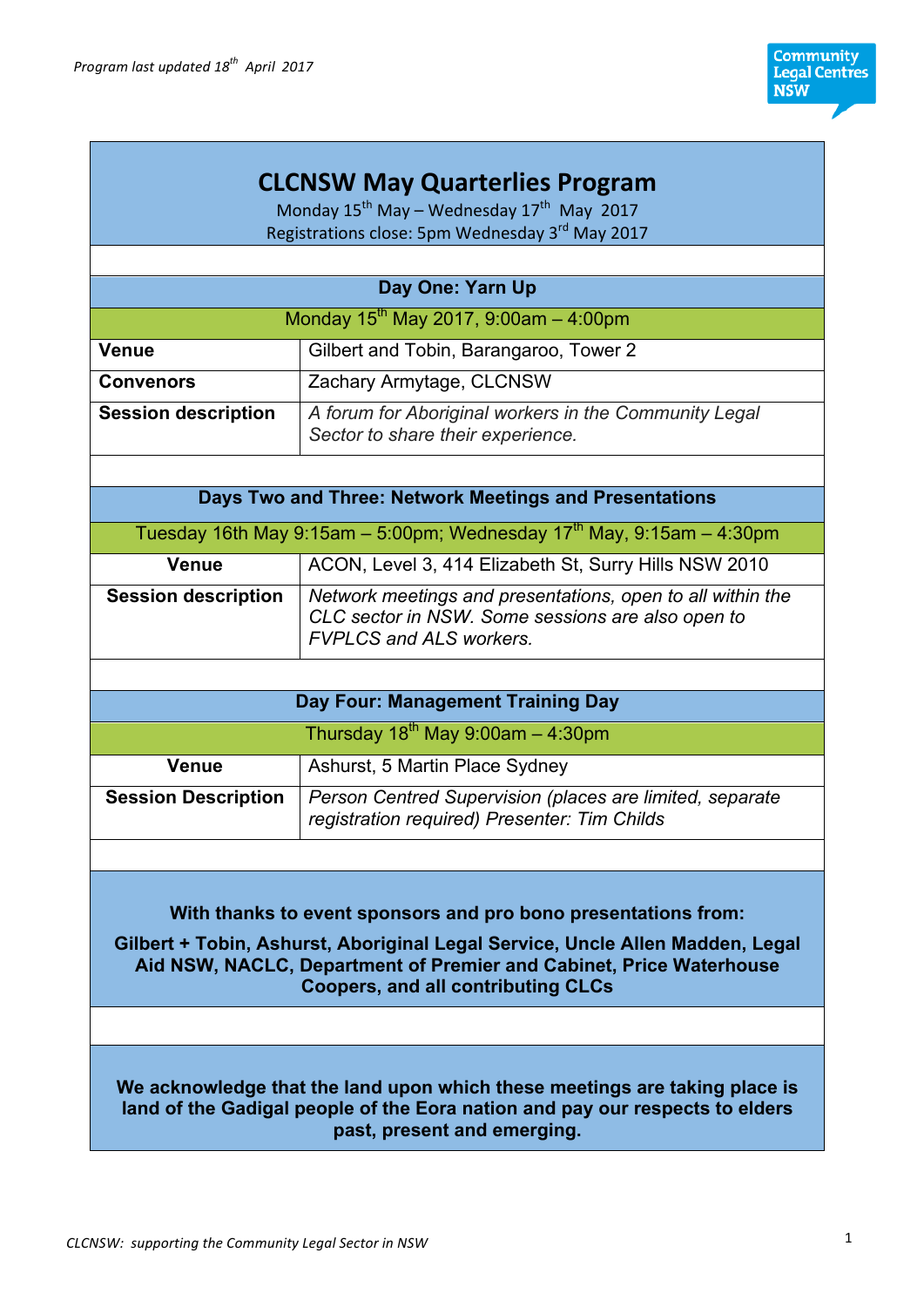| May Quarterlies Day Two - Tuesday 16 <sup>th</sup> May 2017                                                                                                               |                                                                                                                                                                                                                                                                                                                                                                                                     |                                 |
|---------------------------------------------------------------------------------------------------------------------------------------------------------------------------|-----------------------------------------------------------------------------------------------------------------------------------------------------------------------------------------------------------------------------------------------------------------------------------------------------------------------------------------------------------------------------------------------------|---------------------------------|
| Venue: ACON Level 3, 414 Elizabeth St, Surry Hills NSW 2010<br>AM Day 2 Sessions 1: 9:15am - 10:30am                                                                      |                                                                                                                                                                                                                                                                                                                                                                                                     |                                 |
| 1.1 Network<br>Meeting:<br><b>Aboriginal Legal</b><br><b>Access Program</b><br>and Aboriginal &<br><b>Torres Strait</b><br><b>Islander Rights</b><br><b>Working Group</b> | Convenors: Zac Armytage, CLCNSW, Jo Groves, Northern<br>Rivers CLC.<br>Description: This network supports CLCs operating Aboriginal<br>legal access type programs by sharing experience and<br>knowledge.                                                                                                                                                                                           |                                 |
| 1.2 Network<br>Meeting:<br><b>Employment &amp;</b><br><b>Discrimination</b><br>Law                                                                                        | Convenors: Annette van Gent, MLC, Alexandria Robinson,<br>SWSLC, Shane Wescott, Justice Connect<br>Description: This network brings employment & discrimination<br>lawyers together to discuss current issues in relation to<br>employment and discrimination law.<br>Presenter: Carmine Santone from Santone Lawyers Workers<br>will speak on Compensation and Employment Law                      | Substantive<br>Law              |
| 1.3 Network<br>meeting:<br><b>Domestic Violence</b><br>& Victims<br>Compensation                                                                                          | Convenors: Louisa McKimm, IARC & Liz Snell, WLSNSW<br>Description: This network meeting addresses issues affecting<br>DV/VC policies and legislation and makes recommendations to<br>govt and non govt agencies.                                                                                                                                                                                    | Substantive<br>Law              |
| 1.4 Network<br>meeting:<br><b>Coordinators &amp;</b><br><b>Directors</b>                                                                                                  | Convenor: Russell Westacott, Seniors Rights Service<br>Description: Coordinators & Directors share key information<br>and respond to Legal Aid issues. This session includes an<br>update by Legal Aid.                                                                                                                                                                                             |                                 |
|                                                                                                                                                                           | Welcome to Country 10:30am - 10:40am<br>Morning Tea & CLCNSW welcome 10:40am - 11:00am                                                                                                                                                                                                                                                                                                              |                                 |
|                                                                                                                                                                           | AM Day 2 Sessions 2: 11:00am - 12:30pm                                                                                                                                                                                                                                                                                                                                                              | <b>Possible</b><br><b>MCLE*</b> |
| 2.1 Professional<br>Development:<br><b>Financial Reports</b><br>and Audits                                                                                                | Facilitator: Julie Robson, Financial Services, CLCNSW<br>Description: Ask the right questions – how do you (as a<br>Coordinator and/or Finance Manager) get the right information<br>to know what's really happening financially? A look at<br>Financial Reports and Audits and what you should expect to<br>find out. Speaker: TBA                                                                 |                                 |
| 2.2 Professional<br>development:<br><b>Cultural Safety</b>                                                                                                                | Facilitator: Bobby Murray, Central Coast CLC<br><b>Description: New resources</b><br>Overview of NACLC's recently launched Guides for working<br>with Aboriginal and Torres Strait Islander communities and<br>employees.<br>CLCNSW has developed a draft Reconciliation Action Plan<br>(RAP) template for use by CLCs in NSW<br>Presenters: Zac Armytage CLCNSW, Bobbi Murray, Central<br>Coast LC | Professional<br><b>Skills</b>   |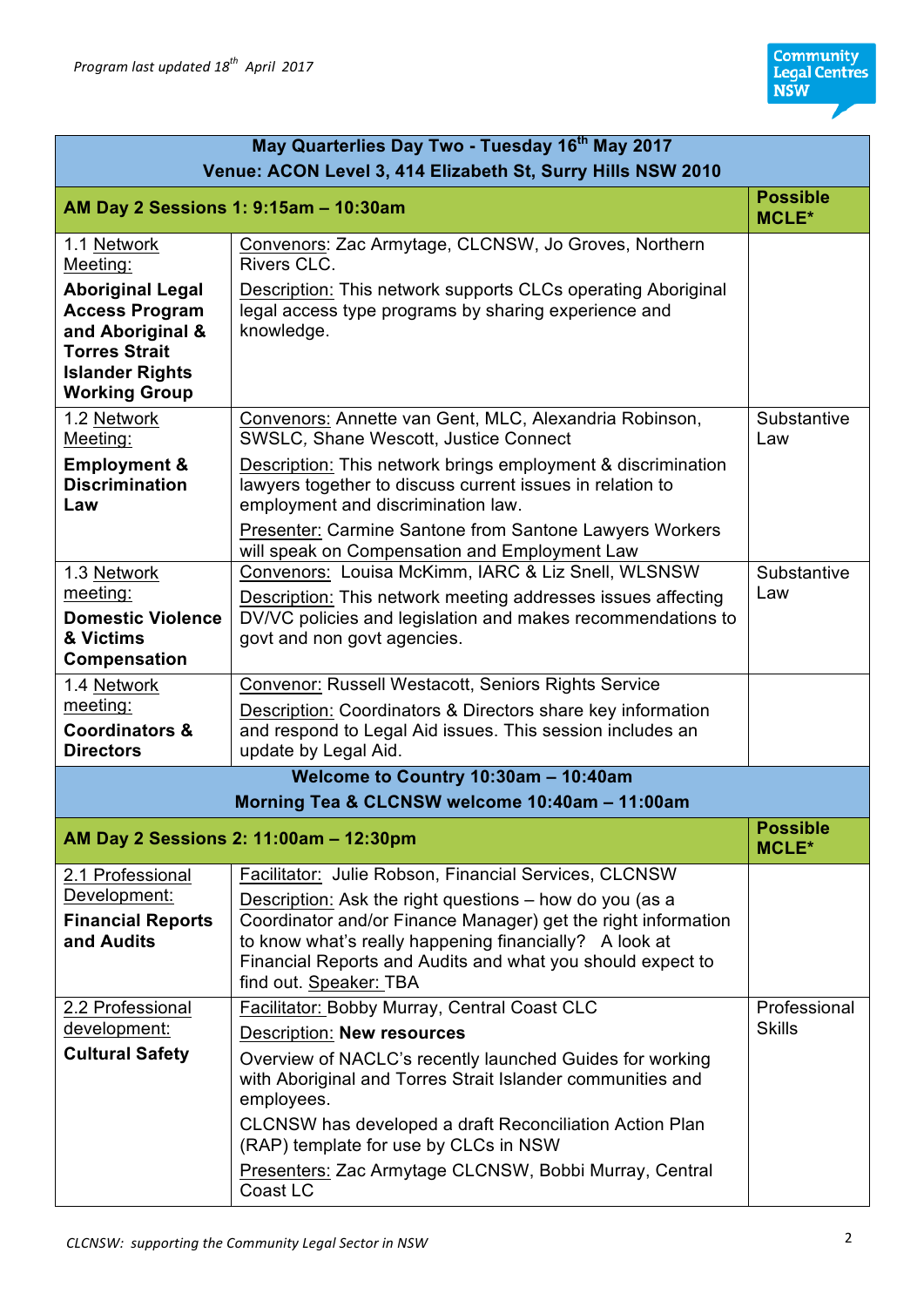7

| 2.3 Service<br>Sustainability:                                                 | Description: Finding your unique identity - strategies for<br>promoting and positioning your centre                                                                                                                                  |                                 |
|--------------------------------------------------------------------------------|--------------------------------------------------------------------------------------------------------------------------------------------------------------------------------------------------------------------------------------|---------------------------------|
| <b>Finding</b><br>Organisation                                                 | Presenter: Mark Riboldi, Communications Coordinator<br><b>CLCNSW</b>                                                                                                                                                                 |                                 |
| <b>Identity</b>                                                                | This session is open to attendance by workers from FVPLS<br>providers and ALS providers.                                                                                                                                             |                                 |
| 2.4 Committee<br>Meeting:                                                      | Convenors: Ali Mojtahedi, IARC, Annette Van Gent, MLC,<br><b>Hilary Kincaid, ICLC</b>                                                                                                                                                | Practice<br>Management          |
| <b>Professional</b><br>Indemnity<br><b>Insurance</b><br><b>Committee (PII)</b> | Description: The PII committee monitors & supports members'<br>compliance with the Risk Management Guide & informs<br>members of relevant legal practice issues. Principal Solicitors<br>(or their delegate) are required to attend. |                                 |
|                                                                                | Lunch (ACON Dining Room Ground Floor) 12:30pm - 1:15pm                                                                                                                                                                               |                                 |
| PM Day 2 Sessions 3: 1:15pm - 2:30pm                                           |                                                                                                                                                                                                                                      | <b>Possible</b><br><b>MCLE*</b> |
| 3.1 Cultural Safety                                                            | Facilitator: Elizabeth Morley and Zac Armytage                                                                                                                                                                                       |                                 |
| "Reparations for                                                               | Description: "Reparations for the Stolen Generations -                                                                                                                                                                               |                                 |
| the Stolen                                                                     | Unfinished Business" - the NSW Govt response to Standing                                                                                                                                                                             |                                 |
| <b>Generations -</b><br><b>Unfinished</b>                                      | Committee report was tabled in the NSW Parliament on 2 Dec<br>2016. This session will update progress on implementation of                                                                                                           |                                 |
| <b>Business</b> "                                                              | findings.                                                                                                                                                                                                                            |                                 |
|                                                                                | Presenter: TBC                                                                                                                                                                                                                       |                                 |
|                                                                                | This session is open to attendance by workers from FVPLS<br>providers and ALS providers.                                                                                                                                             |                                 |
| 3.2 Network                                                                    | Convener: Martin Bangs, Tenants' Union                                                                                                                                                                                               |                                 |
| Meeting:                                                                       | Description: CLC administration and finance officers share                                                                                                                                                                           |                                 |
| <b>Admin/Finance</b><br>Group                                                  | relevant systems information and associated policies.                                                                                                                                                                                |                                 |
|                                                                                | Afternoon tea 2:30pm - 2:45pm                                                                                                                                                                                                        |                                 |
| PM Day 2 Sessions 4: 2:45pm - 4:00pm                                           |                                                                                                                                                                                                                                      | <b>Possible</b><br><b>MCLE*</b> |
| 4.1 Network                                                                    | Convenor: Arlia Fleming, EECLC                                                                                                                                                                                                       |                                 |
| meeting:                                                                       | Description: This committee is open to any RRR members to                                                                                                                                                                            |                                 |
| <b>Regional Rural</b><br><b>Remote Issues</b>                                  | discuss issues for service delivery and sustainability for CLCs<br>operating regionally and remotely.                                                                                                                                |                                 |
| <b>Committee (RRR)</b>                                                         | This session is open to attendance by workers from FVPLS<br>providers and ALS providers.                                                                                                                                             |                                 |
| 4.2 Network                                                                    | Convenors: Drew McCrae (FRLC), Leo Patterson Ross (TU)                                                                                                                                                                               |                                 |
| Meeting:                                                                       | Description: Share current issues, information and make                                                                                                                                                                              |                                 |
| <b>Technology and</b><br><b>Communications</b>                                 | suggestions to strengthen sector IT and communications.                                                                                                                                                                              |                                 |
|                                                                                | <b>Presenters: Drew will present on Sample Letter Generators</b>                                                                                                                                                                     |                                 |
| 4.3 Service                                                                    | Facilitator: Bruce Knobloch, CLCNSW                                                                                                                                                                                                  | Practice                        |
| Sustainability:                                                                | Description: How to get stuff for free. Pro bono developments                                                                                                                                                                        | Management                      |
| <b>Building our non-</b><br>legal pro bono                                     | at PwC and like organisations.                                                                                                                                                                                                       |                                 |
| relationships                                                                  | Presenter: Jim Scollon, Price Waterhouse Coopers                                                                                                                                                                                     |                                 |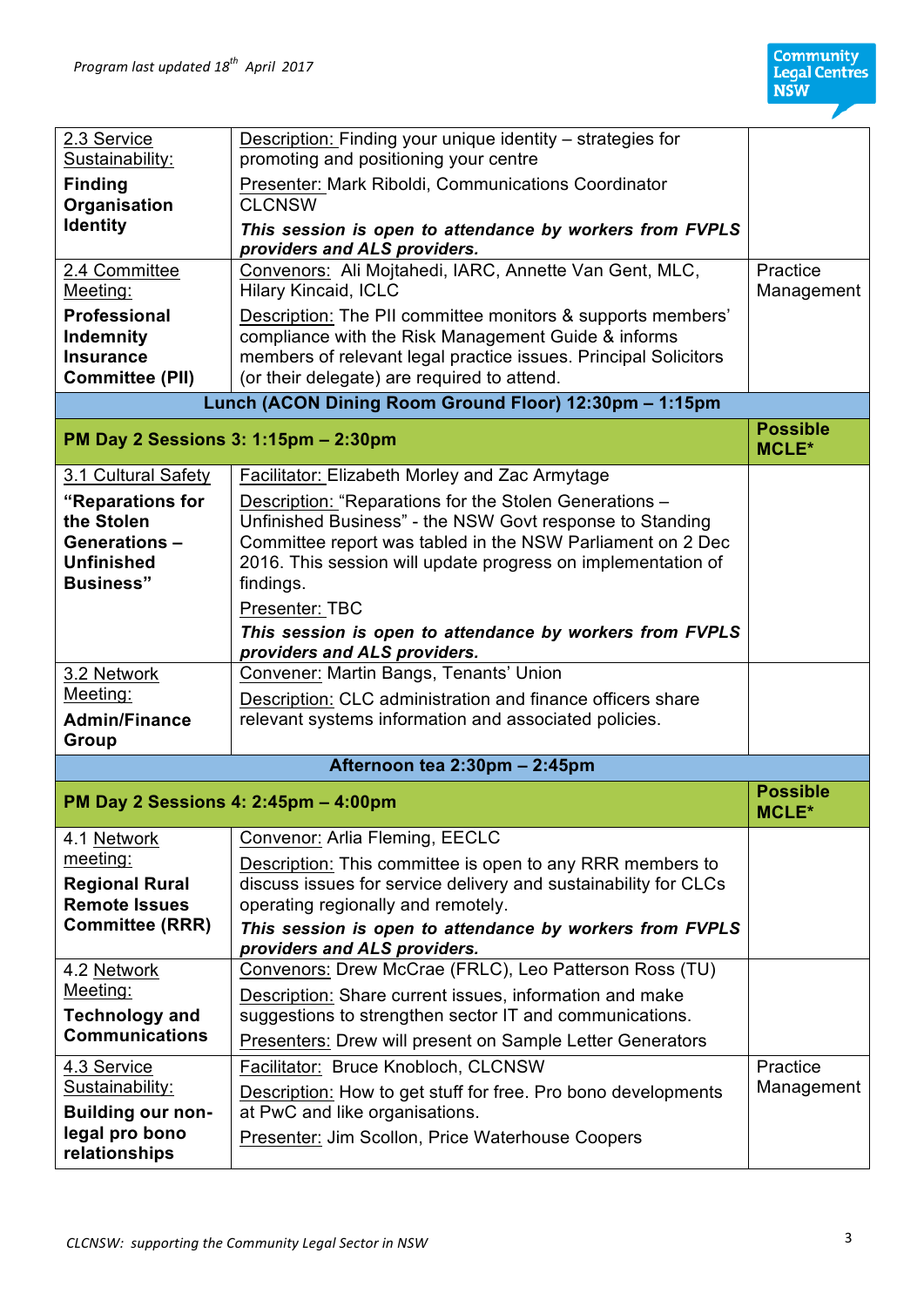| 4.4 Policy and Law<br>Reform:<br><b>Nudge Theory and</b><br><b>Behavioural</b><br>Insights | Description: What is nudge theory, or "behavioural<br>insights? How can it shape justice policy or improve client<br>outcomes?<br>This session will cover general theory about Behavioual<br>Insights, including how it's been used internationally, examples<br>such as FACS rent arrears text messages project and the DoJ<br>Plain English ADVO project.<br>Presenter: Clare Power, Edwina James Behavioural Insights<br>Unit, Department of Premier and Cabinet<br>This session is open to attendance by workers from FVPLS<br>providers and ALS providers. |                                 |
|--------------------------------------------------------------------------------------------|-----------------------------------------------------------------------------------------------------------------------------------------------------------------------------------------------------------------------------------------------------------------------------------------------------------------------------------------------------------------------------------------------------------------------------------------------------------------------------------------------------------------------------------------------------------------|---------------------------------|
| PM Day 2 Sessions 5: 4:00pm - 5:00pm                                                       |                                                                                                                                                                                                                                                                                                                                                                                                                                                                                                                                                                 | <b>Possible</b><br><b>MCLE*</b> |
| 5.1 Network<br>meeting:<br><b>NACLC Animal</b><br><b>Law Network</b>                       | Convener: Tara Ward, Animal Defenders Office<br>Description: Open to all CLC staff who are practising or<br>interested in animal law issues.<br>This session is open to attendance by workers from FVPLS<br>providers and ALS providers.                                                                                                                                                                                                                                                                                                                        | Substantive<br>Law              |
| 5.2 Network<br>Meeting:<br><b>Family</b><br><b>Relationships</b><br><b>Centres / CLCs</b>  | Convener: Helen Taranto, Principal Solicitor, Western Sydney<br><b>Legal Centre</b><br>Description: Discussion topic – Pre LAFDR disclosure of safety<br>issues for a family.                                                                                                                                                                                                                                                                                                                                                                                   | Substantive<br>Law              |
| 5.3 Service<br>sustainability:<br><b>CLASS Update</b>                                      | Facilitator:<br>Description: CLASS UPDATE – project priorities, what has just<br>been fixed, and the timeline for new features, such as<br>reporting.<br>NB Chris is also available for one to one sessions during<br>the Quarterly for any trouble shooting on specific issues<br>with CLASS your centre may have. Please schedule an<br>individual session directly with CLCNSW by contacting<br>Holly on holly_brooke@clc.net.au.<br>Presenter: Chris Dubrow, IT Project Manager, NACLC                                                                      |                                 |
| 5.4 Professional<br>Development:<br>Social workers /<br>non-legal support<br>workers       | Convener: Liz Simpson (IARC) & Elizabeth Nagy (knowmore)<br>Description: This session enables social and other support<br>workers working in CLCs to share issues.<br>NB: The future sustainability of this network is in doubt. New<br>convenors are needed. If you have any interest in the<br>continuation of the network please consider becoming a<br>convenor and/or attend this session to indicate your interest in<br>the network continuing. This session is open to attendance by<br>workers from FVPLS providers and ALS providers.                 |                                 |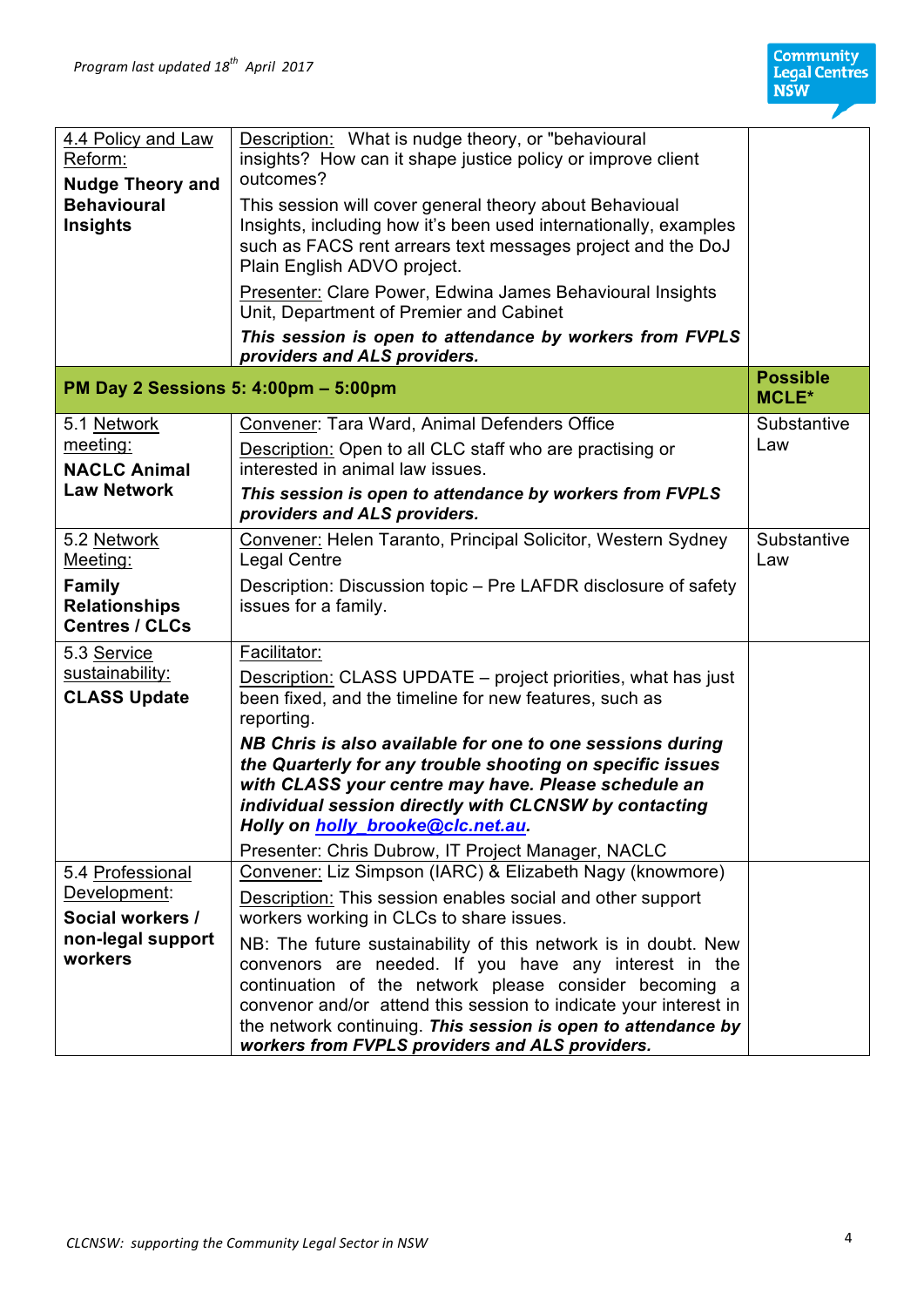| May Quarterlies Day Three - Wednesday 17th May 2017                                |                                                                                                                                                                                                            |                                 |
|------------------------------------------------------------------------------------|------------------------------------------------------------------------------------------------------------------------------------------------------------------------------------------------------------|---------------------------------|
| Venue: ACON Level 3 414 Elizabeth St, Surry Hills NSW 2010                         |                                                                                                                                                                                                            |                                 |
|                                                                                    | AM Day 3 Sessions 6: 9:15 am - 10:45am                                                                                                                                                                     | <b>Possible</b><br><b>MCLE*</b> |
| 6.1 Network<br>meeting:                                                            | Convenors: Bronwyn Ambrogetti, Hunter CLC; Nalika<br>Padmasena, Seniors Rights Service; Pat Joyce, SRS                                                                                                     | Professional<br><b>Skills</b>   |
| <b>Community Legal</b><br><b>Education</b><br><b>Workers</b>                       | This session is open to attendance by workers from FVPLS<br>providers and ALS providers.                                                                                                                   |                                 |
| 6.2 Network<br>meeting:                                                            | Convenors: Julia Davis, Financial Rights Legal Centre,<br>Jemima Mowbray, Tenants Union                                                                                                                    |                                 |
| Law Reform &<br><b>Policy</b>                                                      | Description: "How to write an effective short submission" with<br>representatives from NCOSS and the NSW Legislative Council                                                                               |                                 |
|                                                                                    | This committee is responsible for developing and responding<br>to state and federal policies and advocating for the policies<br>and related changes                                                        |                                 |
| 6.3 Legal Services<br><b>Delivery</b>                                              | Description: Strata Collective Sales Service - an overview of<br>this new service which both the Seniors Rights Service and<br>Marrickville Legal Centre have been funded to provide.                      | Practice<br>Management          |
| <b>Strata Collective</b><br><b>Sales Service</b>                                   | Presenters: Seniors Rights Service and Marrickville Legal<br>Centre                                                                                                                                        |                                 |
|                                                                                    | This session is open to attendance by workers from FVPLS<br>providers and ALS providers.                                                                                                                   |                                 |
| 6.4 Professional                                                                   | Facilitator: Liz Snell, WLS NSW                                                                                                                                                                            | Professional                    |
| development:<br><b>Case and Cultural</b>                                           | Description: Case and Cultural Planning                                                                                                                                                                    | <b>Skills</b>                   |
| <b>Planning</b>                                                                    | Presenters: TBA                                                                                                                                                                                            |                                 |
|                                                                                    | 10:45 - 11:00 Morning Tea                                                                                                                                                                                  |                                 |
|                                                                                    | AM Day 3 Sessions 7: 11:00am - 12:30pm                                                                                                                                                                     | <b>Possible</b><br><b>MCLE*</b> |
| 7.1 Network<br>meeting:                                                            | Convenors: Carolyn Jones, WLSNSW; Camilla Pandolfini,<br><b>PIAC</b>                                                                                                                                       | Substantive<br>Law              |
| <b>Prisoners' Rights</b><br><b>Working Group</b>                                   | Description: For CLC staff who visit clients in prison, work for,<br>or have an interest in prisoners rights to share their<br>experience, discuss current issues and contribute to policy<br>development. |                                 |
| 7.2 Network                                                                        | Facilitator: (Care Partners Project) Helen Campbell, WLSNSW                                                                                                                                                | Substantive<br>Law              |
| Meeting:                                                                           | Convenor: (Care & Protection Network) Liz Snell, WLSNSW                                                                                                                                                    |                                 |
| <b>CLC Care Partner</b><br>Project & Care &<br><b>Protection</b><br><b>Network</b> | Description: The care and protection network provides an<br>opportunity for CLCs to discuss relevant care and protection<br>practice and law reform issues.                                                |                                 |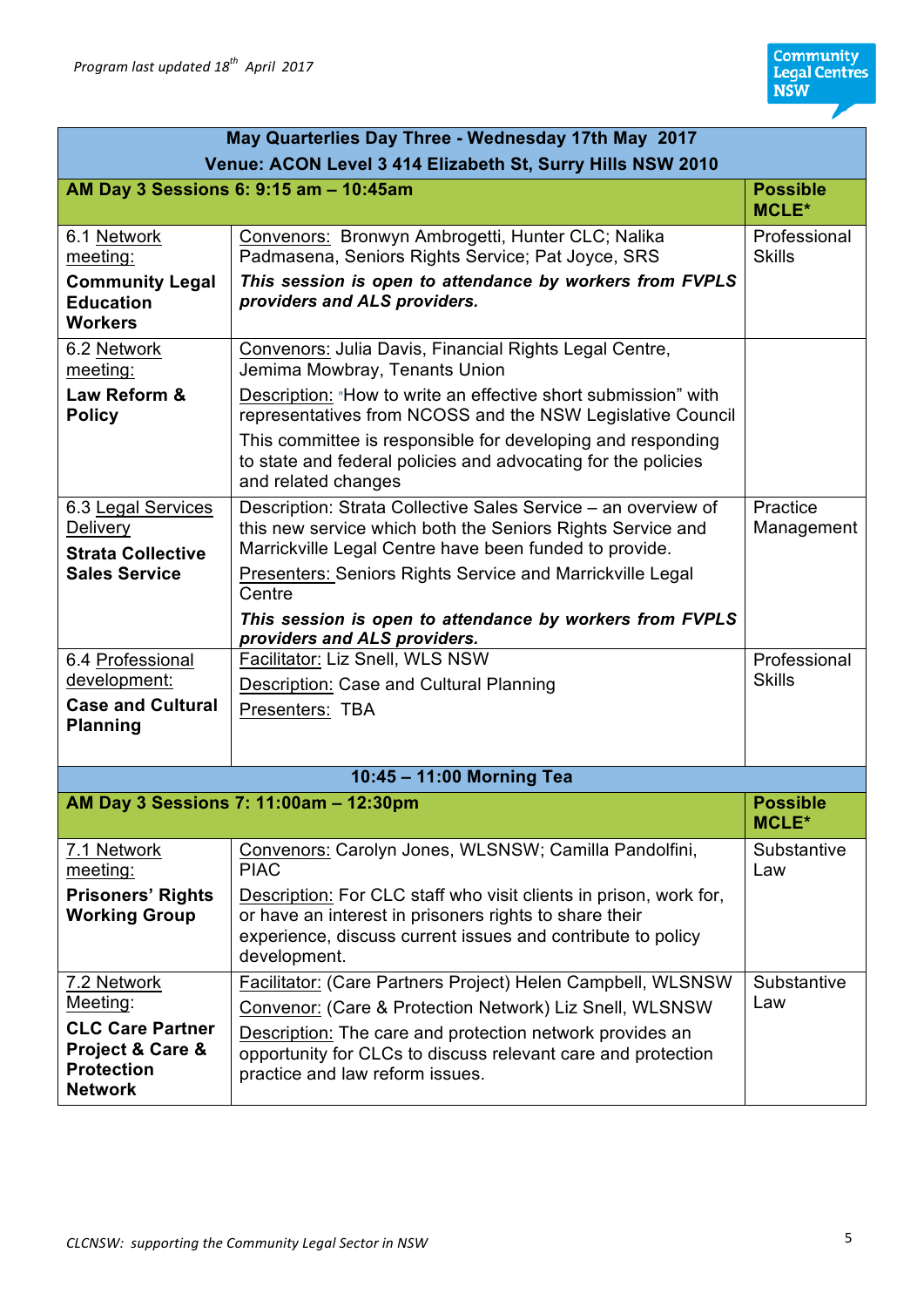| 7.3 CLC sector<br>legal assistance<br>partners<br><b>Service planning</b><br>and delivery<br>updates | <b>Facilitator: Polly Porteous CLCNSW</b><br><b>Description:</b> Information sharing and consultation with other<br>legal assistance providers; service mapping and referral<br>pathways collaboration discussion.<br><b>Presenters: Rob Roberts, Aboriginal Legal Service</b><br>(NSW/ACT) Work Development Order Field Officer, Aboriginal<br>Civil Law Field Officer Program<br>This session is open to attendance by workers from FVPLS<br>providers and ALS providers. | Practice<br>Management |
|------------------------------------------------------------------------------------------------------|-----------------------------------------------------------------------------------------------------------------------------------------------------------------------------------------------------------------------------------------------------------------------------------------------------------------------------------------------------------------------------------------------------------------------------------------------------------------------------|------------------------|
| 7.4 Service<br>Sustainability:<br><b>Accreditation</b><br>update                                     | <b>Facilitator: Laurel Draffen CLCNSW</b><br>Description: Accreditation update – preparing for Accreditation<br>assessment, feedback from the Accreditation coordinator, and<br>six monthly reporting requirements                                                                                                                                                                                                                                                          | Substantive<br>Law     |
| Lunch 12:30pm - 1:30pm                                                                               |                                                                                                                                                                                                                                                                                                                                                                                                                                                                             |                        |
| PM Day 3 Session 8: 1:30pm - 4:00pm                                                                  |                                                                                                                                                                                                                                                                                                                                                                                                                                                                             |                        |
| Working Afternoon tea @ 2:45                                                                         |                                                                                                                                                                                                                                                                                                                                                                                                                                                                             |                        |
| 8.1 CLC State-<br>Wide Discussion &                                                                  | Facilitator: Polly Porteous, Interim ED CLCNSW<br>Description: Funding Campaign achievements and new campaign strategies<br>Presenter; Mark Riboldi CLCNSW                                                                                                                                                                                                                                                                                                                  |                        |
| 8.2 Quarterlies<br>wrap up                                                                           | <b>Facilitator: Polly Porteous, Interim ED CLCNSW</b>                                                                                                                                                                                                                                                                                                                                                                                                                       |                        |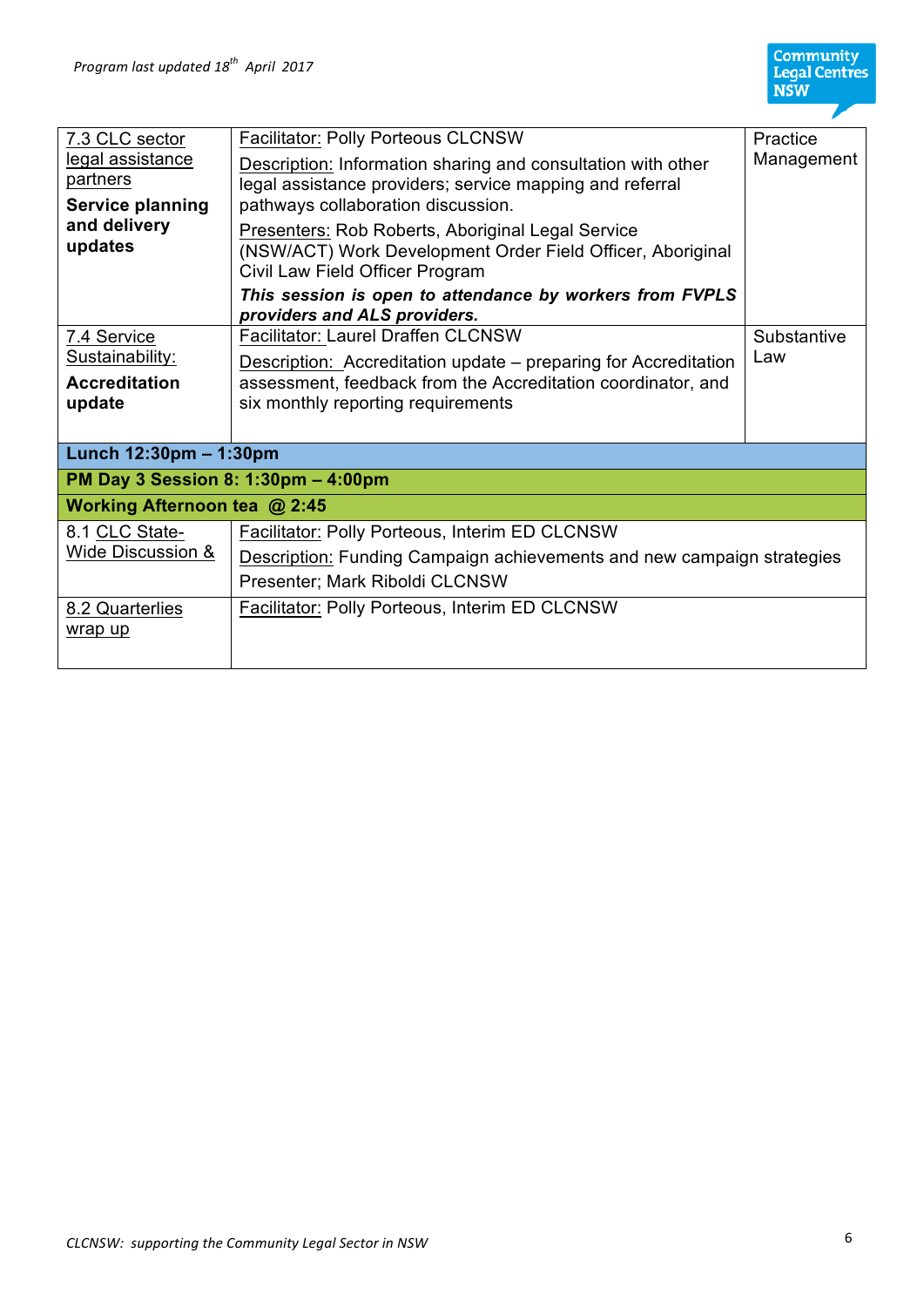

## **May 2017 Quarterlies - Notes**

## **\* MCLE POINTS**

### Disclaimer

CLCNSW indicates whether a session may be appropriate to attract Mandatory Continued Legal Education (MCLE) points for professional development, but takes no responsibility if the content does not meet MCLE requirements. CLC solicitors should make their own assessment of whether the session meets their Continueing Porfessionla Development (CPD) requirements, and maintain their own records for meeting CPD requirements. Further information about CPD requirements are available on the Law Society NSW website. Relevant extracts are copied below:

## **Required MCLE (also known as CPD) units**

The CPD year runs from 1 April to 31 March the following year and you are required to complete 10 CPD units each year.

Practitioners must include at least one (1) CPD unit every year in each of the following fields:

- Ethics and Professional Responsibility; examples of topics include:
	- o Conflicts of interest
	- o How to identify an ethical issue
	- o Communicating direct with third parties
	- o Lawyer's duties to the court
	- o Ethics within a technical legal context
- Practice Management and Business skills; examples of topics include:
	- o Risk management
	- o File management
	- o Cost rules
	- o Business planning
	- o Financing a practice
	- o Effective use of technology
- Professional Skills; examples of topics include:
- o Communication and interpersonal skills Client interviewing
	- o Plain English drafting
	- o Negotiation and mediation skills
- o Career and personal development Advocacy
- o Legal research
- Substantive Law; which includes topics relating to solicitors' areas of practice

### **Compliance and audit**

CPD Audit - The Law Society verifies compliance with the CPD scheme by a random audit of solicitors each year.

#### **Obtaining your CPD units**

The CPD scheme is based on self-assessment of educational activity. If you assess that it is relevant to your immediate or long-term needs in relation to your professional development and practise of the law, then you can claim the activity towards satisfaction of the CPD requirements.

### **Legal Profession Uniform Continuing Professional Development (Solicitors) rules**

Compliance with CPD is administered in accordance with the Legal Profession Uniform Continuing Professional Development (Solicitors) Rules 2015.

### **CPD Content**

Rule 7 provides that each CPD activity undertaken by a solicitor must be an activity:

- 7.1.1 of significant intellectual or practical content and must deal primarily with matters related to the solicitor's practice of law; and
- 7.1.2 conducted by persons who are qualified by practical or academic experience in the subject covered; and
- 7.1.3 that extends the solicitor's knowledge and skills in areas that are relevant to the solicitor's practice needs or professional development.